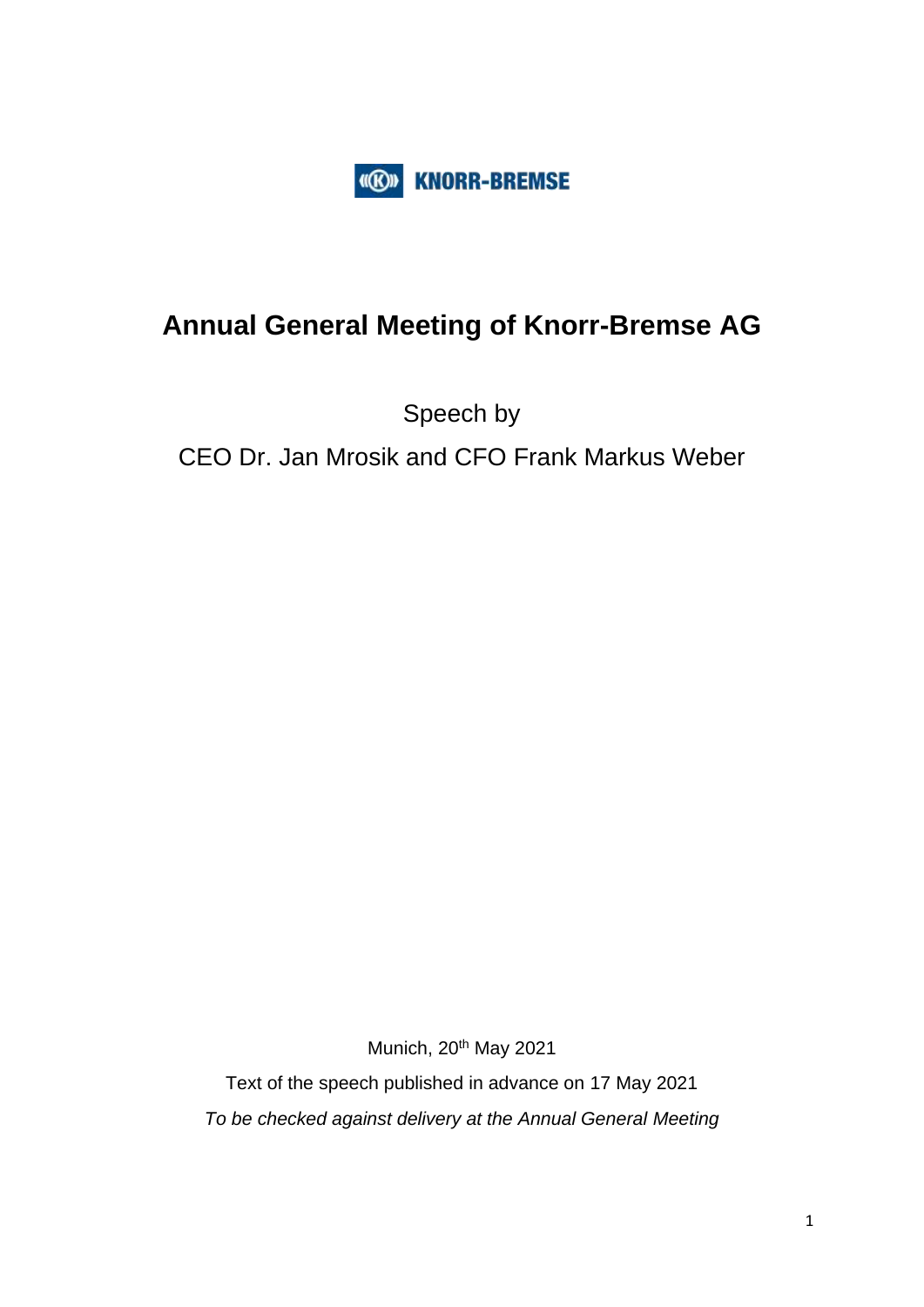## **Dr. Jan Michael Mrosik, Chairman of the Executive Board of Knorr-Bremse AG**

Many thanks, Prof. Mangold,

Shareholders,

the Thiele Family,

Ladies and Gentlemen:

On behalf of the entire Executive Board, I'd like to welcome you all.

It's also important to me to remember the unique entrepreneur Heinz Hermann Thiele. The whole Executive Board, and also all our colleagues in the Group, are aware of our duty and responsibility to develop the Group as he would have wanted. We will do our best to continue Knorr-Bremse's success story. That's what we stand for.

I'd now like to continue with the formal part of my speech. I'm going to talk about a number of topics today:

I'll start by looking back at the past year's business performance, which was predominantly shaped by the Covid-19 pandemic and demonstrated our Group's resilience in this challenging time. As part of this, my colleague on the Executive Board, CFO Frank Markus Weber, will go into the figures in more depth. In the second part, we'll look at the growing importance of sustainability for Knorr-Bremse – and the increasingly vital ESG criteria. In the third and final part, I'll then report on our business strategy and innovation successes.

Let's start by looking back at the 2020 fiscal year.

Our financial key figures from the past year are already available. We published them on March 4 of this year:

- Consolidated revenues were € 6.16 billion.
- We generated net income of  $\epsilon$  532 million.
- And, in difficult times, we maintained our research and development investment volume – which is the basis for the innovation of our successful products and systems – at the high level of € 396 million.

We achieved all of this despite the most significant event of 2020: the global Covid-19 pandemic. At this point, I'd like to express our appreciation of our almost 30,000 employees around the world on behalf of the whole Executive Board: My heartfelt thanks for your support, flexibility, and dedication in these hard times.

Covid-19 dominated 2020. The pandemic caused economic growth around the world to collapse. Worse than at any time since the Second World War. This also affected Knorr-Bremse.

Covid-19 impacted both of our Group divisions.

**Firstly:** Rail vehicles, our RVS division.

During the pandemic, many countries' rail transportation was classed as critical. Even during strict lockdowns, countries maintained their rail transportation. However, only with very low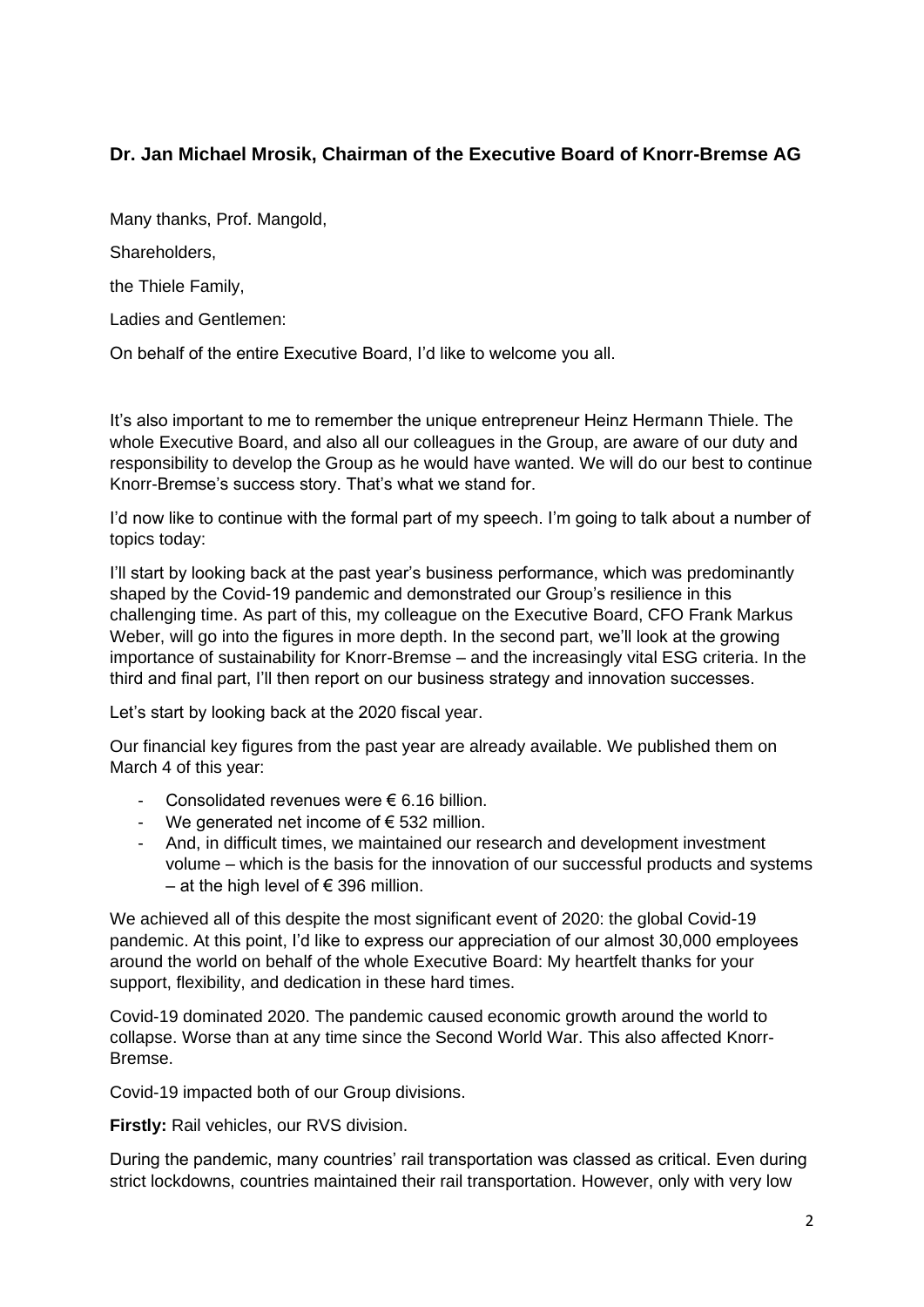capacity utilization – use by passengers fell by 70 to 80% in some cases. Reduced timetables with fewer train connections were therefore rolled out. For Knorr-Bremse, this means that, for example, service measures continued to be carried out on the trains, even though passenger numbers fell significantly. However, the fact that fewer trains were in operation was reflected in somewhat weaker aftermarket business.

In the long term, though, the rail market is intact. Numerous stimulus programs, such as the Green Deal in the EU as well as other national recovery programs, focus on expanding rail as a sustainable means of transportation.

In all regions, Covid-19 impacted the rail market.

- In Europe and Africa, most countries largely maintained rail operations, even if at a reduced level. And they did this even though the number of passengers decreased significantly in 2020. Our customers didn't cancel any orders. However, they did postpone a portion of their investment decisions and orders.
- The market in North and South America was also impacted by Covid-19 in 2020. In particular, the cyclical freight business saw significant losses.
- In Asia, China in particular initially suffered as a result of the pandemic, but from the second quarter, India did too.

**Secondly:** Commercial vehicles, our CVS division.

Initially, in the first quarter of 2020 the market in China suffered as a result of the lockdown directly following the start of the outbreak of the pandemic there. From the second quarter, the crisis then hit the rest of the world, while China developed dynamically and, in fact, had a record year with regard to commercial vehicle production. Upcoming regulations on climate protection and investment programs by the legislator – for example, the introduction of the EURO 6 standard as of July 1, 2021 – are drivers that allow us to remain optimistic about the continuation of the first half year 2021.

- In full year 2020, commercial vehicle production decreased by 25% in Western Europe and 21% in Eastern Europe. Particularly because our customers, the large truck manufacturers, temporarily closed their plants.
- In North America, the number of commercial vehicles and buses produced fell by 38%, and in South America it fell by 19%. A significant market recovery didn't occur until later in the year, but it continues to this day.
- In Asia, following a brief collapse in Q1, China, the world's largest commercial vehicle market, went on to have a record year – partly thanks to government purchase incentives: Production rose by 37%. This strong growth more than made up for decreases in India – down 46% – and Japan – down 27%.

We acted quickly and consistently in these challenging times, with the aim of protecting our employees' health, maintaining our delivery capability, and ensuring our business.

- To protect our employees, we developed individual hygiene and safety plans for all of our sites around the world. In administration, we worked at home almost completely of the time. And in the factories – where physical presence was absolutely necessary – we organized the activities in two teams working independently of each other.
- To retain delivery capability, we continuously monitored our supply chains, temporarily supported selected suppliers and built up higher inventories. This meant we were able to reliably supply our customers worldwide and protect them from bottlenecks.
- With short-time work or similar programs, we were able to be comparatively flexible and quickly react to changing market conditions.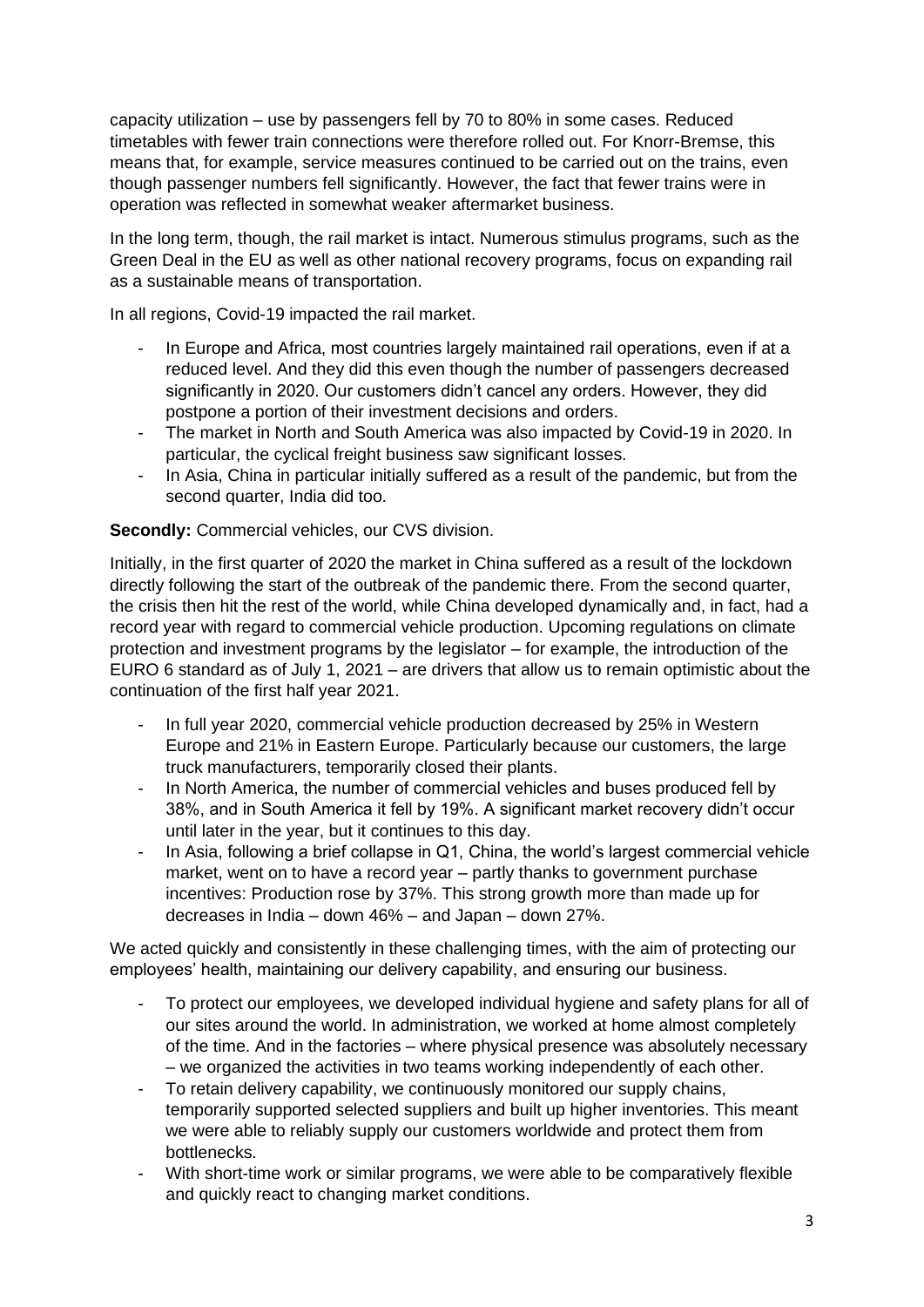- During the pandemic to date, about 2,100 of our approximately 29,500 employees at Knorr-Bremse have caught the virus. Fortunately, most of them quickly recovered. But, to our great regret, 17 of our employees passed away. Their families and loved ones have our deepest sympathy. To support the families affected in this difficult time, we launched a Covid-19 relief fund at local level in each area.
- We are now experiencing the third wave of the pandemic in Europe and continue to do everything to protect our employees and maintain our delivery capability. We're providing rapid tests to all employees and preparing a vaccination campaign. We will put this into operation as soon as our company physicians have the vaccine.

As you can see: We acted quickly. And made important decisions. This proved to be the right thing to do. This is all the more important because the challenges of the pandemic will continue in 2021. We have prepared our Group for this.

This is demonstrated impressively in our business performance in the past year and the first few months of this year.

Let's start with the highlights of our Rail division:

- The entrance systems segment received the biggest order in its history: Knorr-Bremse is going to equip 94 subway trains in London for Siemens.
- In addition, we're supplying our strategic partner Siemens Mobility in Russia with the braking, entrance, and HVAC systems for 13 high-speed trains.
- Transmashholding International, the subsidiary of Russian trained manufacturer Transmashholding entrusted us with equipping 1,300 rail passenger cars in Egypt with braking systems.
- In January 2021, we were awarded a contract to equip 23 long distance trains of the type ECx for Deutsche Bahn from Talgo with braking, entrance, and HVAC systems.
- In March this year, Berliner Verkehrsbetriebe (BVG) contracted us to supply the braking, entrance, and HVAC systems for 606 new subway trains. In addition, we're taking on the supply of spare parts and digital maintenance in the next 32 years.

Our Truck division's contract highlights in 2020 and 2021:

- Knorr-Bremse and Schmitz Cargobull signed a multi-year supply contract for the next generation of our trailer electronic braking systems (TEBS) and chassis control system solutions.
- In China, we're expanding our capacity and intensifying our strategic cooperation with Dongfeng Commercial Vehicle, one of the biggest Chinese truck manufacturers: Knorr-Bremse DETC, the joint venture between Knorr-Bremse and Dongfeng, supplies Dongfeng Commercial Vehicle, including with braking and steering systems.
- Just last month we concluded a contract with a total volume of around  $\epsilon$ 1 billion with one of the world's leading truck manufacturers. At first the existing supply contract in the area of current braking and air treatment systems is being extended.

Secondly Knorr-Bremse also delivers the next generation of braking and air treatment systems with the Global Scalable Brake Control (GSBC) and Global Scalable Air Treatment (GSAT) technologies we've developed.

All these contract successes helped our Group achieve outstanding results, even in 2020 in the pandemic. The capital market acknowledged this with a more than 20% increase in our share price.

At this point, we now come to the dividend for the past fiscal year. You, as our shareholders, participate in Knorr-Bremse's success. As you know, we focus on holistic profit participation,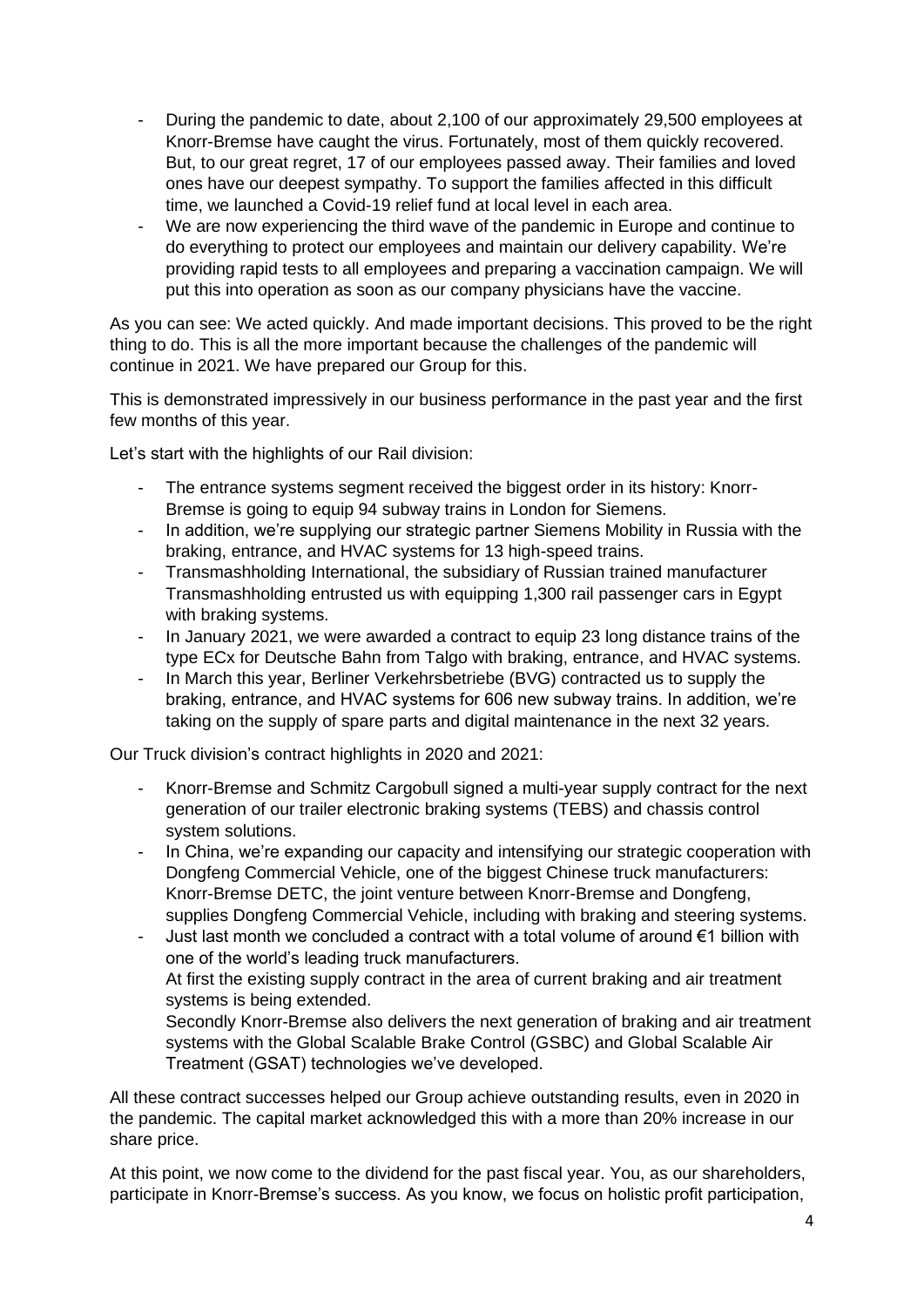on so-called total shareholder return. This holistic profit participation covers not only the increased share price but also the dividend we have proposed.

Both components together are intended to offer you an attractive return – like you're used to from our Company. I'd like to emphasize here that the whole Executive Board holds shares in Knorr-Bremse. This means we're in the same boat as you.

Due to our outstanding figures despite the pandemic and our continuing high profitability, the Executive Board and Supervisory Board is proposing the payment of a dividend of € 1.52 per share for the past fiscal year to the Annual General Meeting.

If you accept our proposal, the Group will distribute  $\epsilon$  245 million to shareholders after this AGM. This would be equivalent to 46% of consolidated net income. This is within our longterm payout ratio of 40 to 50%.

With that, I'd like to hand you over to our CFO, Frank Markus Weber.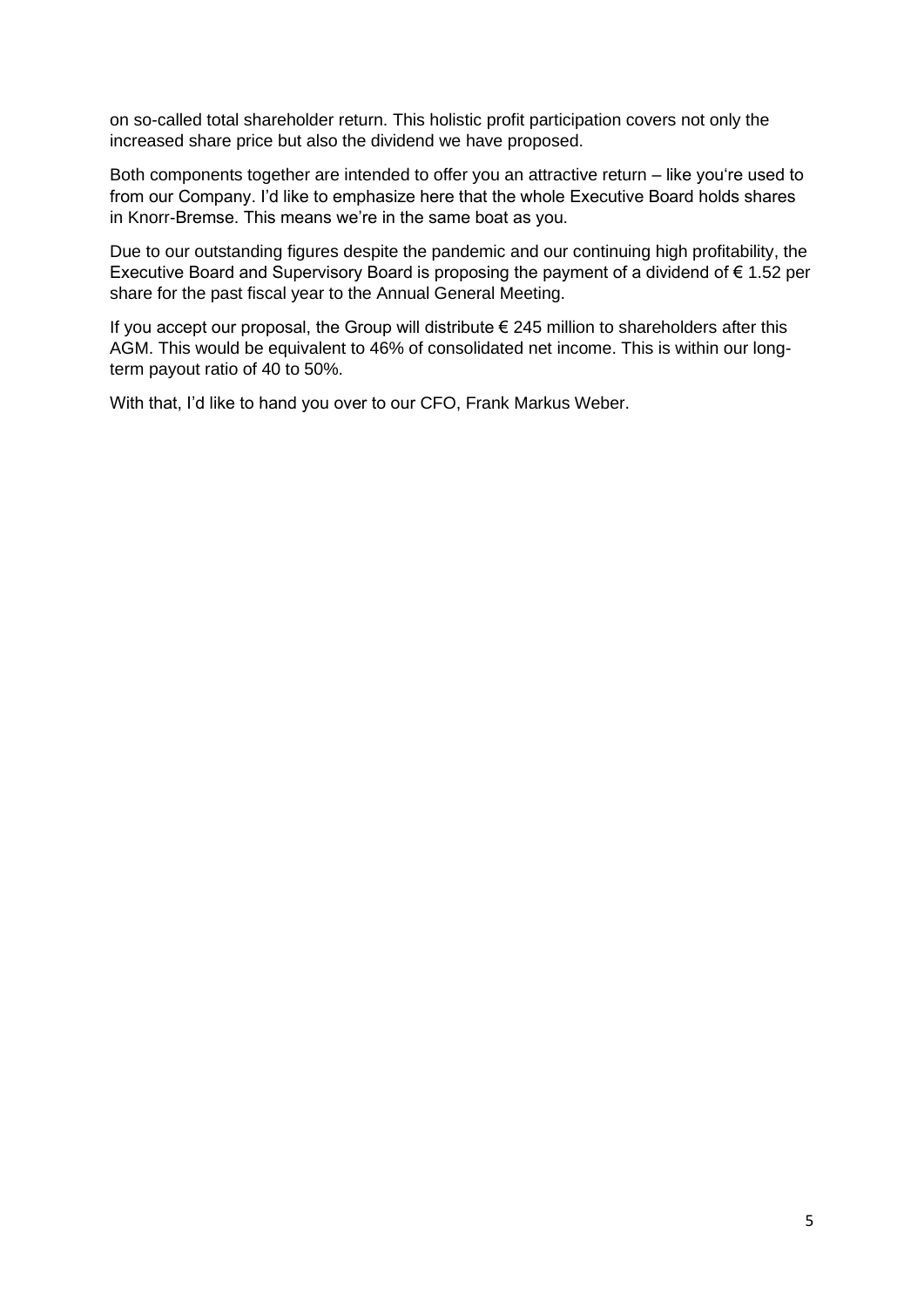### **Frank Markus Weber, CFO of Knorr-Bremse AG**

Thanks, Jan. And a warm welcome to you all from me too.

Before I start with the figures, I'd like to express my deep thank and respect to our tremendous colleagues around the world: You've all worked with complete commitment to deal with such an extraordinary year. Your untiring dedication was the basis for what we see here in the facts and figures.

In view of the economic environment, which was severely impacted by the global pandemic in the past year, Knorr-Bremse's total operating performance and resilience were extraordinary. We thus kept the promise we made at our IPO: that we would grow more quickly than the relevant markets and our profitability would be highly resilient.

At the same time, we achieved our revenue and profitability forecast for full year 2020.

With revenues of  $\epsilon$  6.16 billion, we are at the upper end of our forecast.

Our rapid response and implementation of cost cutting measures right at the start of the pandemic meant we were able to secure our margins at a high level. We in fact outperformed our EBITDA margin forecast of 16.5 to 17.5% and, in the end, achieved a figure of 18.0%.

Other key figures are completely in line with or slightly above expectations, for instance

- the Group's order book of  $\epsilon$  4.98 billion,
- the EBIT margin of 13.2%,
- net income of €532 million, and
- earnings per share of  $\epsilon$  3.07.

In particular, I'd like to highlight the free cash flow, which was exceptionally good at €687 million and a cash conversion rate of 129%, despite the impact of the coronavirus. In the current fiscal year, we also expect working capital for current assets to increase as a result of rising revenues.

These figures confirm the high performance culture and the particular robustness of our business model. Nevertheless, Knorr-Bremse was not able to entirely escape the negative impact of the pandemic – although we were affected to a much smaller degree than other companies in cyclical sectors.

Let's take a detailed look at full year 2020:

Although order intake decreased by 9% to  $\epsilon$  6.4 billion, the order book grew by 6% to a record level of almost  $\epsilon$  5.0 billion. A very solid basis for the current fiscal year.

Despite the 11% decrease in revenues in 2020, we achieved an EBITDA margin of 18.0%.

The decrease in revenues of around 11% in the past fiscal year is due both to lower organic revenues in both divisions and to negative currency effects. The organic part largely resulted from significant market downturns in North America and Europe. Rail decreased by 9% yearon-year, truck by 14%. The operating decrease – that is, without currency effects and adjusted for M&A transactions – was below 10%.

The Asia-Pacific region was the only region to see growth in 2020, with a 2% increase in revenues. This market is very important for Knorr-Bremse and is already responsible for around a third of our global business activities.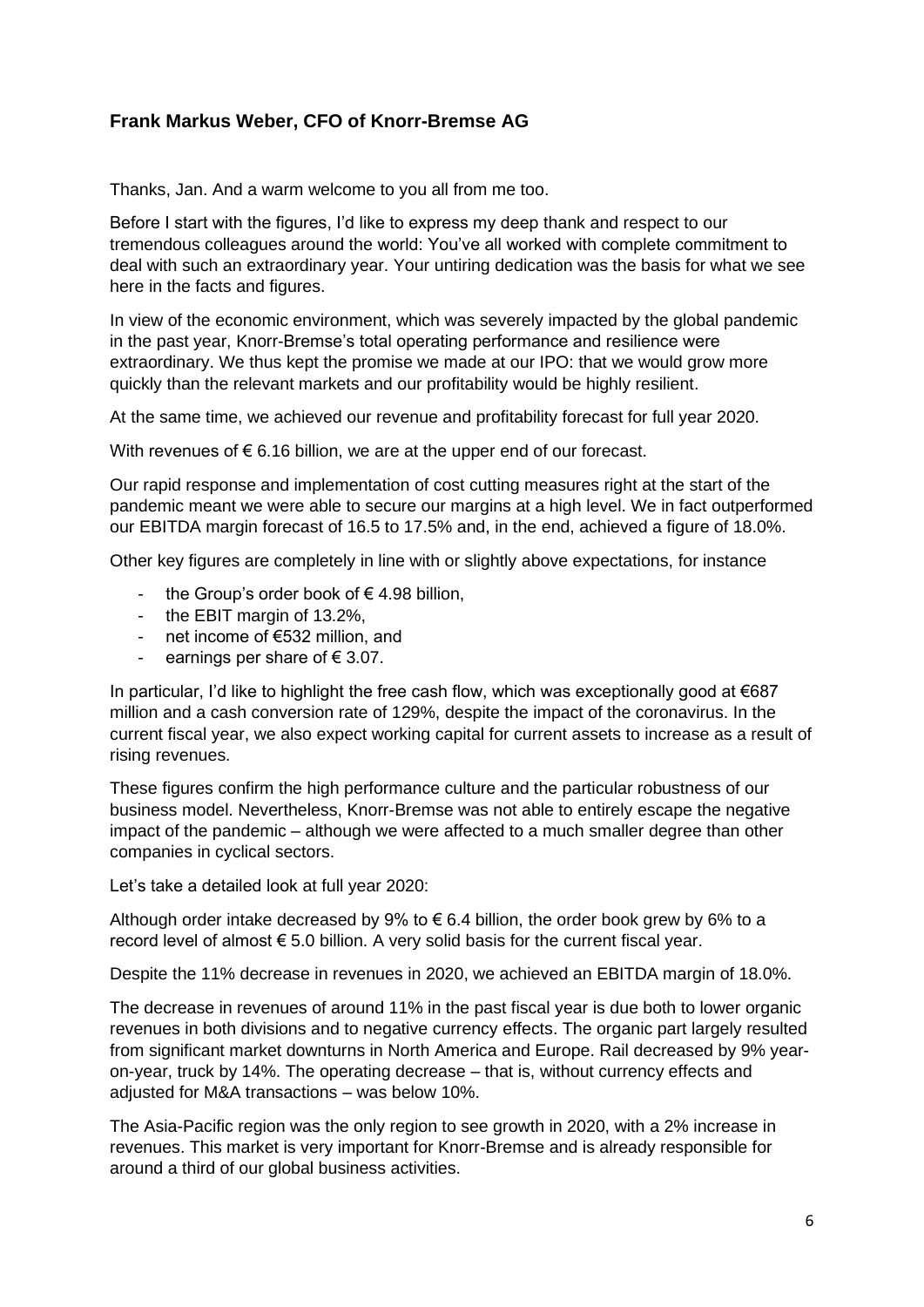In our home region of Europe, we saw a decrease in sales of around 13%. However, if we look at development during the year, we see that after the low in the second quarter as a result of the coronavirus, there was a significant upward trend in the last two quarters.

At around 45%, Europe continues to make up the largest share of our total revenues.

The North America region, which was also hit very hard by the Covid-19 crisis, suffered a significant double-digit decrease in revenues in 2020 compared to the prior year. At the end of the past year, our Commercial Vehicle Systems division was, however, able to achieve significantly better development of revenues in North America.

In the past year, the Group's operating EBITDA was  $\epsilon$  1.1 billion after  $\epsilon$  1.3 billion in 2019. This was a decrease of around 15%.

In this context, operating means that we put the focus on genuinely comparable key figures: in other words, without the positive one-time effect from the sale and leaseback of the northern part of the Munich site and without the one-time effect in connection with the closure of the Wülfrath plant, both in 2019.

The operating EBITDA margin only decreased slightly from 18.8 to 18.0%. This relatively small decrease, despite the significantly negative impact as a result of the pandemic, is a clear sign of our business model's enormous resilience.

We used strict cost control measures to compensate for ongoing negative influences from the market environment. During the second half of 2020, we were already able to reduce individual savings measures again because the demand situation in some markets recovered more quickly than expected.

In addition, the profitable aftermarket business's higher share of revenues significantly mitigated the pandemic's negative impact on profitability. The share of revenue increased from 34 to 37%.

The EBIT margin in the Rail division was stable compared with 2019 at 19.1%. That's an outstanding result, which is due to our successful cost control measures and the aftermarket business's increased share of revenues. In the Truck division, the cyclicality of the business became more noticeable, meaning that the operating EBIT margin decreased from 12.3 to 8.3%.

For the Group, this means an overall decrease in the operating EBIT margin from 15.1 to 13.2%.

In view of the uncertain economic environment in the past year, it's been very important for Knorr-Bremse to preserve a high level of stability and flexibility with regard to our liquidity. We increased liquidity by more than 20% to a total of € 2.3 billion, meaning it was around 31% of total assets on the December 31, 2020 reporting date.

Knorr-Bremse also launched a  $\epsilon$  3 billion debt issuance program in the past year so as to be able to increase financial flexibility quickly when needed. As you can see, we've weatherproofed our Group to withstand all scenarios.

At the start of the pandemic, we drew down  $\epsilon$  750 million under credit facilities. Due to the good development of our cash flow, we already repaid € 250 million of this in October and an additional € 150 million in February. We repaid the remaining amount in April.

In all our efforts to boost our financial strength, it has, however, also been important to us to have a secure equity base. At  $\epsilon$  1.92 billion, we were able to impressively demonstrate this. Despite the credit facility drawn down, this meant a relatively stable equity ratio of around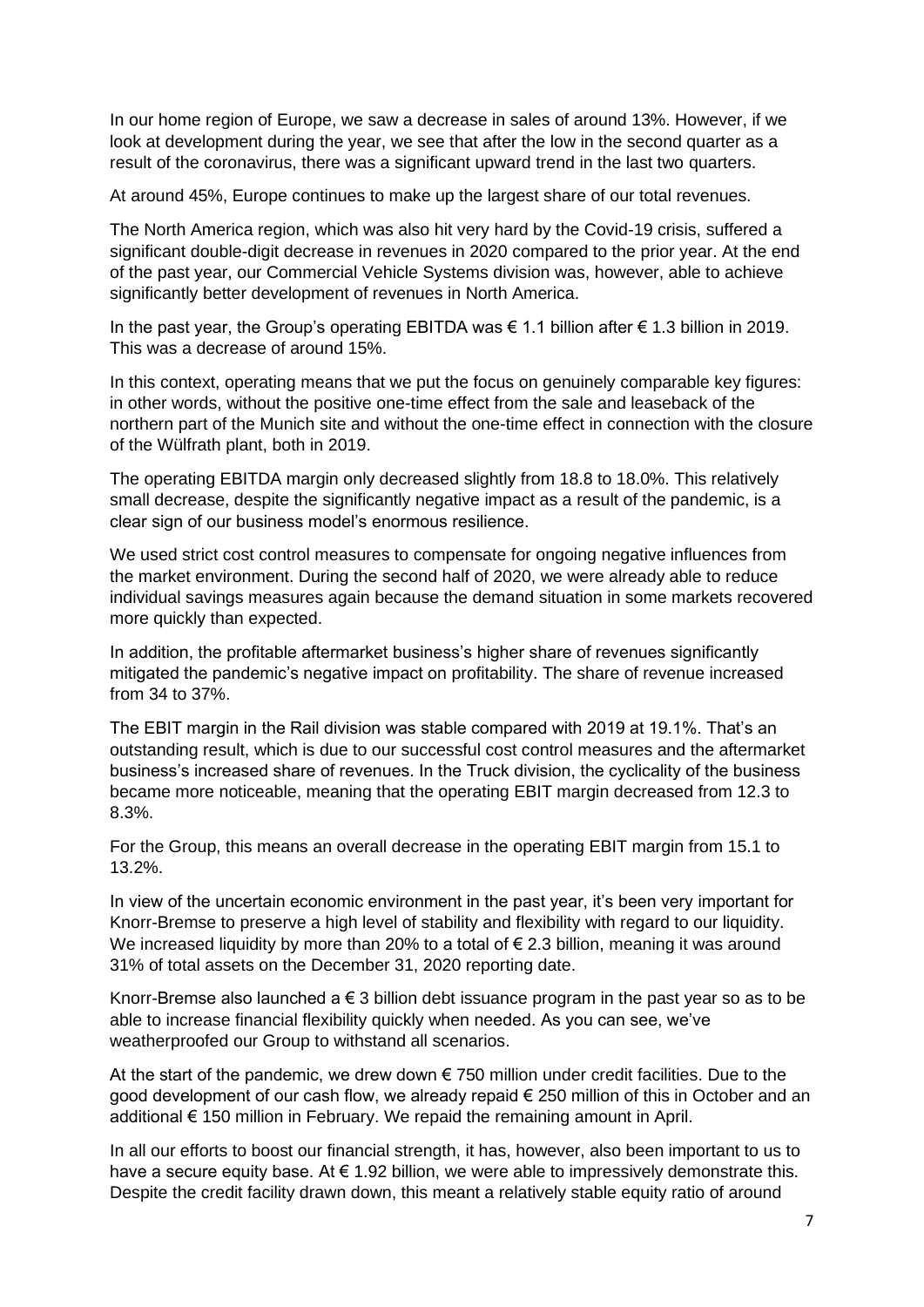26%. This ratio therefore fell slightly year-on-year because our balance sheet expanded as a result of the borrowing.

Our ratings from the rating agencies also confirm our solid balance sheet and the good economic development of our business activities. For example, Moody's gives us an A2 rating and Standard & Poor's an A rating. Both only recently confirmed these ratings.

And what do we expect for the current fiscal year?

As published and explained last Friday, 2021 started very encouragingly: We achieved outstanding results overall in the first quarter of 2021, despite the still volatile market environment:

- a new record order book of  $\epsilon$  5.08 billion.
- sales growth of 4% year-on-year to  $\epsilon$  1.69 billion,
- an improvement in the EBITDA margin to 18.9% from 17.8% in the first quarter of the past year, and
- an EBIT margin of 14.9% which also increased by 110 basis points.

We're maintaining our positive outlook for the rest of the year. However, I'd like to emphasize that this positive outlook is based on two important assumptions:

- Firstly, the Covid-19 pandemic won't have any major impact that affects our products and systems or leads to additional greater costs.
- Secondly, during 2021, it'll be possible to largely compensate for decreases in revenues in the CVS division due to the current supply bottlenecks, including for electronic components of the semiconductor industry.

On this basis, for fiscal 2021, we expect:

- revenues of between €6.5 billion and €6.9 billion,
- an operating EBITDA margin of between 17.5 and 19.0%,
- and an operating EBIT margin of between 13.0 and 14.5%.

Finally, let me now come to a key theme of our corporate strategy, which has always occupied us particularly intensively at Knorr-Bremse: our sustainability activities in the area of environment, social and governance, or ESG for short.

We believe that we have a very special responsibility toward our employees, our shareholders, our customers and suppliers and, of course, our environment.

We do this not because others demand it of us but because we are deeply convinced of the relevance of the topic of sustainability. That's why we systematically and continuously develop our business model.

Only reliable, sustainable economic activity sows the seeds for lasting success. Sustainability and competitiveness are not opposites – they're inextricably linked. How much we at Knorr-Bremse mean this can also be seen in today's AGM agenda:

Under agenda item 7, the Executive Board and Supervisory Board are proposing to the AGM that part of the Executive Board's remuneration should, in the future, be directly linked to the achievement of ESG targets. This link anchors the idea of sustainability throughout management and in the daily actions of our managers and the workforce as a whole. We want to create added value for customers, employees and shareholders. We are defining performance criteria that relate to long-term and sustainable economic success and attaching challenging objectives to these.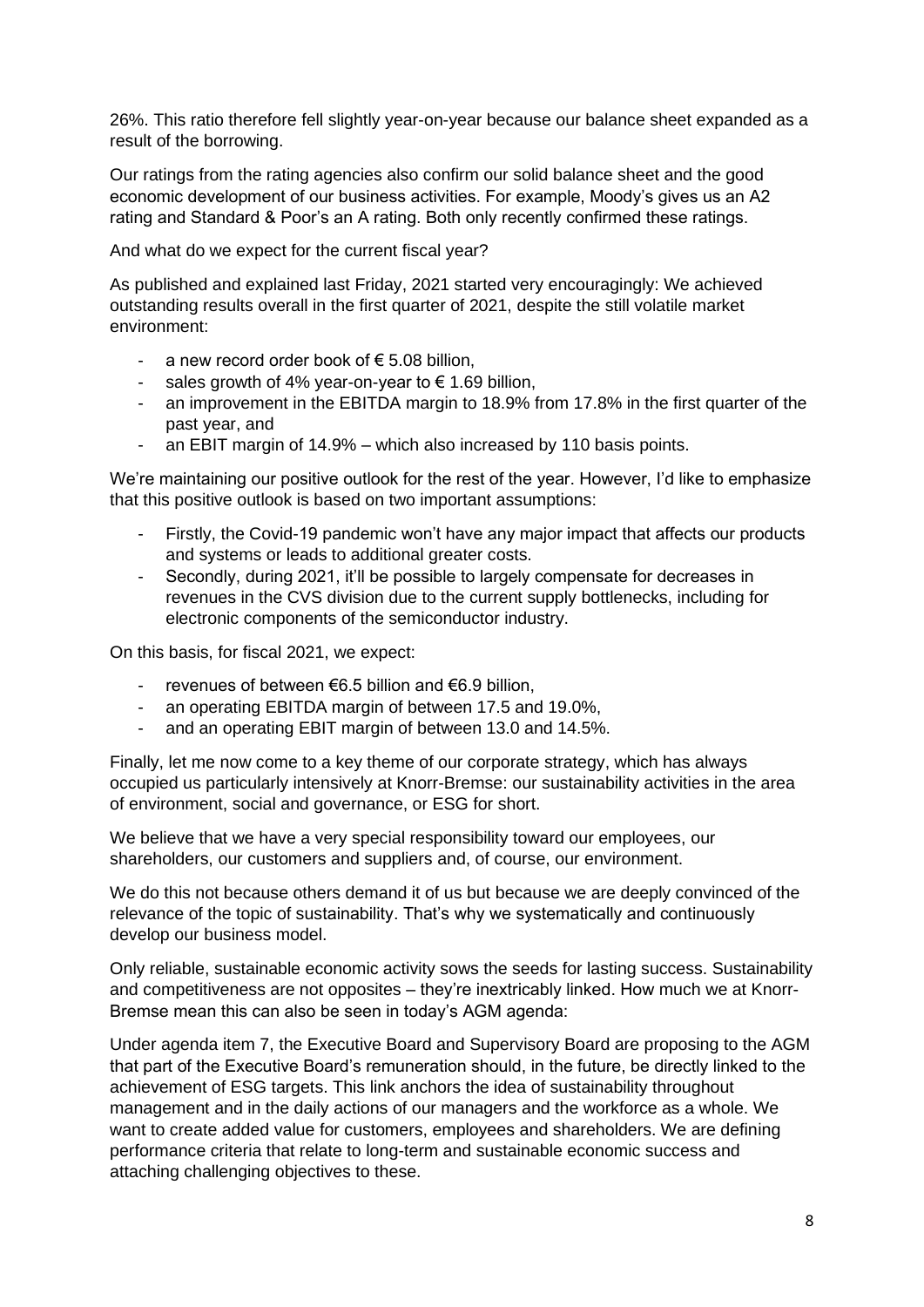The new remuneration policy supports the strategic development of the Group, which also includes social and environmental aspects and gives a stronger weighting to sustainable Group development.

Let's take a look together at what sustainability means for Knorr-Bremse.

#### *>> ESG FILM CLIP <<*

The clip clearly showed that for us, sustainability means aiming equally and simultaneously for economic, social, and environmental targets, and doing so on the foundation of good corporate governance. We want to create lasting values, offer good working conditions, and treat the environment and resources with care not only at Knorr-Bremse but also along our supply chain.

Our sustainable efforts on ESG topics are also confirmed by good external ratings. We are rated by a number of major agencies and in fact improved our ratings compared to 2019. In addition, the Knorr-Bremse share was admitted to Deutsche Börse's sustainability index, the DAX 50 ESG, last year.

Let's start with the "E." We make our contribution to the Paris Agreement on limiting global warming with our Climate Strategy 2030. Our climate strategy includes the aim of halving our sites'  $CO<sub>2</sub>$  emissions worldwide by 2030. We'll achieve this through three levers:

- 1. in addition to avoiding energy consumption in principle where possible we're increasing our energy efficiency – for example, switching heating and the vehicle fleet to lower carbon fuels,
- 2. we're investing in increasing the share of self-generated renewable energy, and
- 3. we're intensifying the purchase of renewable energy through long-term energy purchase contracts, green energy products, and certificates.

Overall, we additionally want to be fully decarbonized by the end of this year through the use of offset payments and the acquisition of high-quality climate protection certificates of gold standard. We're heading in the right direction here.

The "S" for social is of particular importance at Knorr-Bremse. Knorr-Bremse works around the world to open up new prospects for people in need. We've been doing this for more than 15 years already with Knorr-Bremse Global Care. Our Group's employees founded this charitable organization following the tsunami disaster in Southeast Asia in 2004.

One of Knorr-Bremse Global Care's important goals is to support the United Nations Sustainability Goals. Projects that facilitate quality education and clean water and sanitation, and thus achieve UN Sustainability Goals 4 and 6, are at the heart of our involvement. To date, Global Care has supported more than 850,000 people worldwide with the resources provided by Knorr-Bremse.

The activities of "Global Care" are supplemented by the social commitment of our local employees. As part of "Local Care," we also financially support voluntary activities by employees in their immediate environment.

My colleague, Jan Mrosik will talk about this in a moment.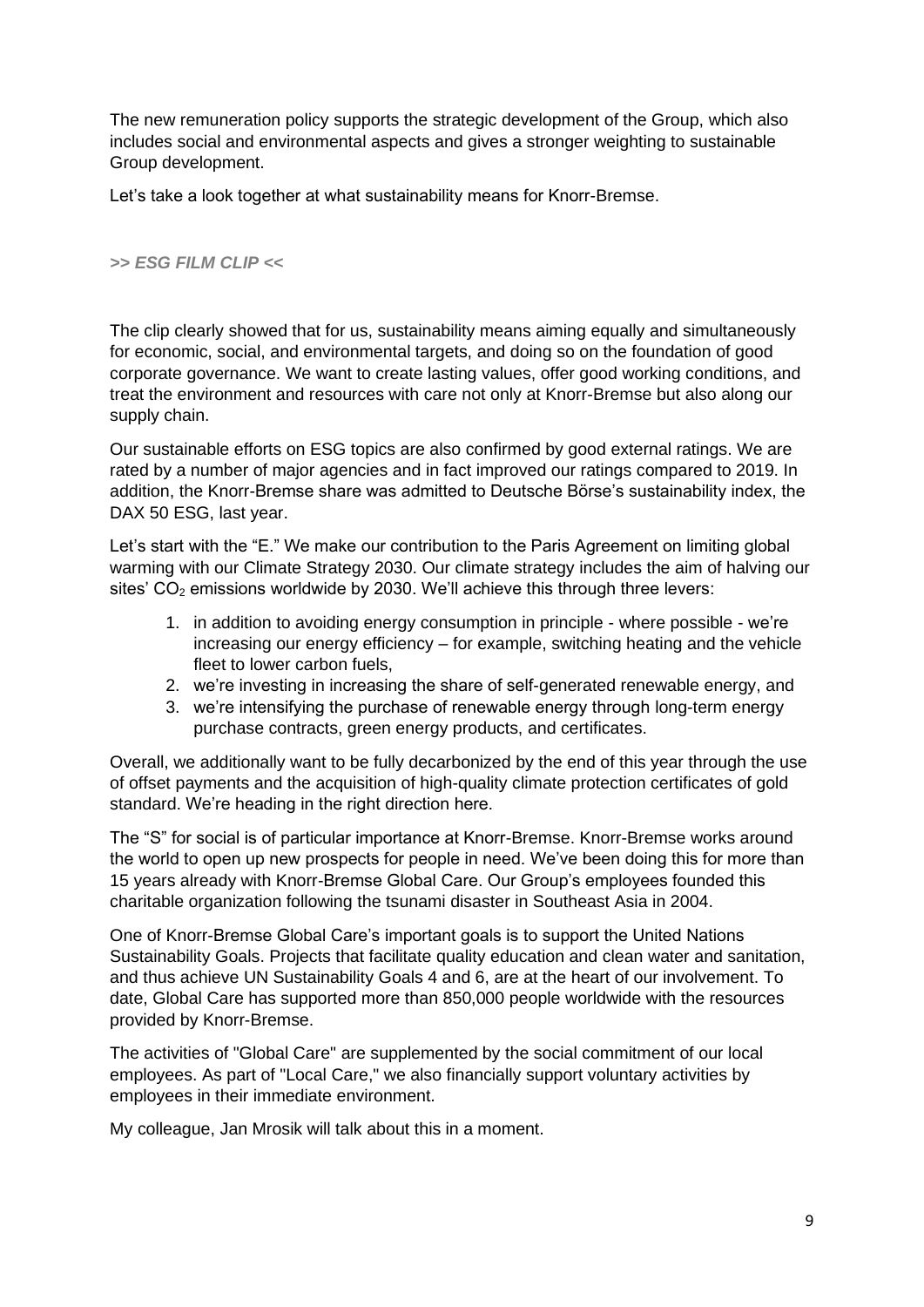However, the meaning of "social" has another dimension: compliance with human rights. For this reason, the Executive Board and the Supervisory Board made a clear commitment to human rights due diligence at the start of May, in the form of a human rights policy.

In the practical implementation of this, we are initially concentrating on analyzing working conditions of people potentially affected by our business activities and on employee recruitment processes, to identify improvement potential from these. Our employees are our top priority, and their health and safety is very important to us. As a result, we were able to hold the number of accidents at a very low level.

In addition, the G for governance creates confidence in our Group. Knorr-Bremse's stakeholders should be able to trust that social issues are anchored in our corporate governance.

Clear compliance requirements across the entire supply chain, a strict code of conduct and our corporate values form the basis for this. We're gradually transferring our code of conduct for suppliers to our entire supplier base and made important progress with this in 2020.

With regard to the capital market, we are guided by the principles of good corporate governance and have, for example, shortened the period for publishing the annual financial statements to 90 days after the reporting date and the period for the quarterly financial statements to 45 days. This means that we're within the deadlines recommended by the German Corporate Governance Code as of this year. That's just a few examples.

All these measures and efforts strengthen our firm belief that environmentally friendly, safe and efficient mobility is one of the greatest tasks of our future.

Our Rail division's activities mean that promoting sustainable mobility solutions is integral part of our business model. But modern and sustainable commercial vehicles are also a significant part of a mobility concept of the future for people and goods. As part of this, it's essential that we make Knorr-Bremse and our supply chain sustainable. We do our best to contribute to a livable and more sustainable world – from deep conviction.

Thank you very much. I'll now hand you back to the Chairman of our Executive Board, Dr. Jan Mrosik.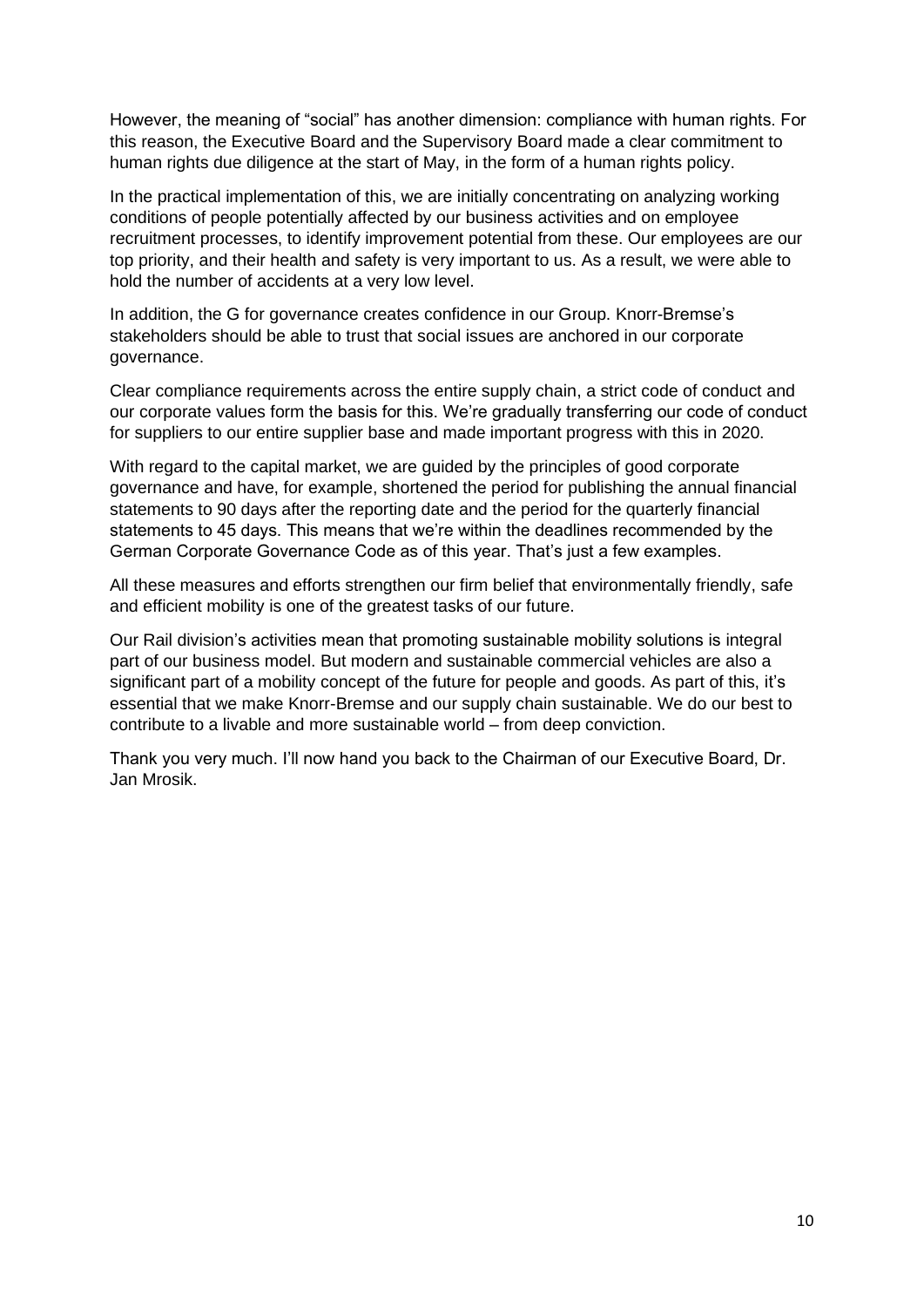## **Dr. Jan Michael Mrosik, Chairman of the Executive Board of Knorr-Bremse AG**

Thanks, Frank, and also congratulations to you and the whole team for last year's outstanding results.

I'd like to add a point on our ESG activities in the area of social engagement.

From this year, Global Care will concentrate more on strategic partnerships. The aim is to support humanitarian organizations in developing their successful programs. A current example is the global scaling of the "Safe Hub" education centers provided by the Amandla organization, which originates from South Africa.

With Global Care's support, Amandla will, this year, realize the first "Safe Hub" outside of South Africa in Berlin: An educational campus is being built in one of Berlin's deprived areas – a safe place for young people, where they are holistically supported and can develop freely. This is an important beacon, especially in the times of coronavirus lockdowns.

Knorr-Bremse Global Care has expanded its regional roots in the past few years and is now active with three charitable organizations in North America, Asia, and Europe.

If you'd like to know more about our activities in sustainability, I'd like to recommend our sustainability report, "Driving Sustainability" to you.

I'd now like to come to our corporate strategy and the core of our success: Knorr-Bremse's technology leadership and capacity for innovation. Innovations are a key part of our longterm corporate success.

We all know that every innovation we successfully launch is an economic driver for the future. And our innovations of today secure the profitable growth of tomorrow. This can be seen from look back at the past: In the past four decades, Knorr-Bremse has again and again developed innovations in rail and commercial vehicles that shape the industry, and this is the basis of our current economic success.

I'd like to take a look back with you at how we live the topic of innovation every day at Knorr-Bremse.

#### *>> INNOVATIONS FILM CLIP <<*

But what criteria do we at Knorr-Bremse use to make our investment decisions? What future investments are we making and in what areas? How do we pursue our goal of continued sustainable and profitable growth?

These questions are answered by our corporate strategy. It covers the following objectives and fields of action:

The global megatrends of urbanization, sustainability, digitalization, and mobility offer us major opportunities for the continuation of our growth trajectory. We systematically gear our products and services for the OEM market and the aftermarket to these future trends, thus actively shaping future technologies and the development of new market opportunities.

Knorr-Bremse is already the preferred partner of OEMs and operators in all the world's important markets. With a combination of global technology leadership and local market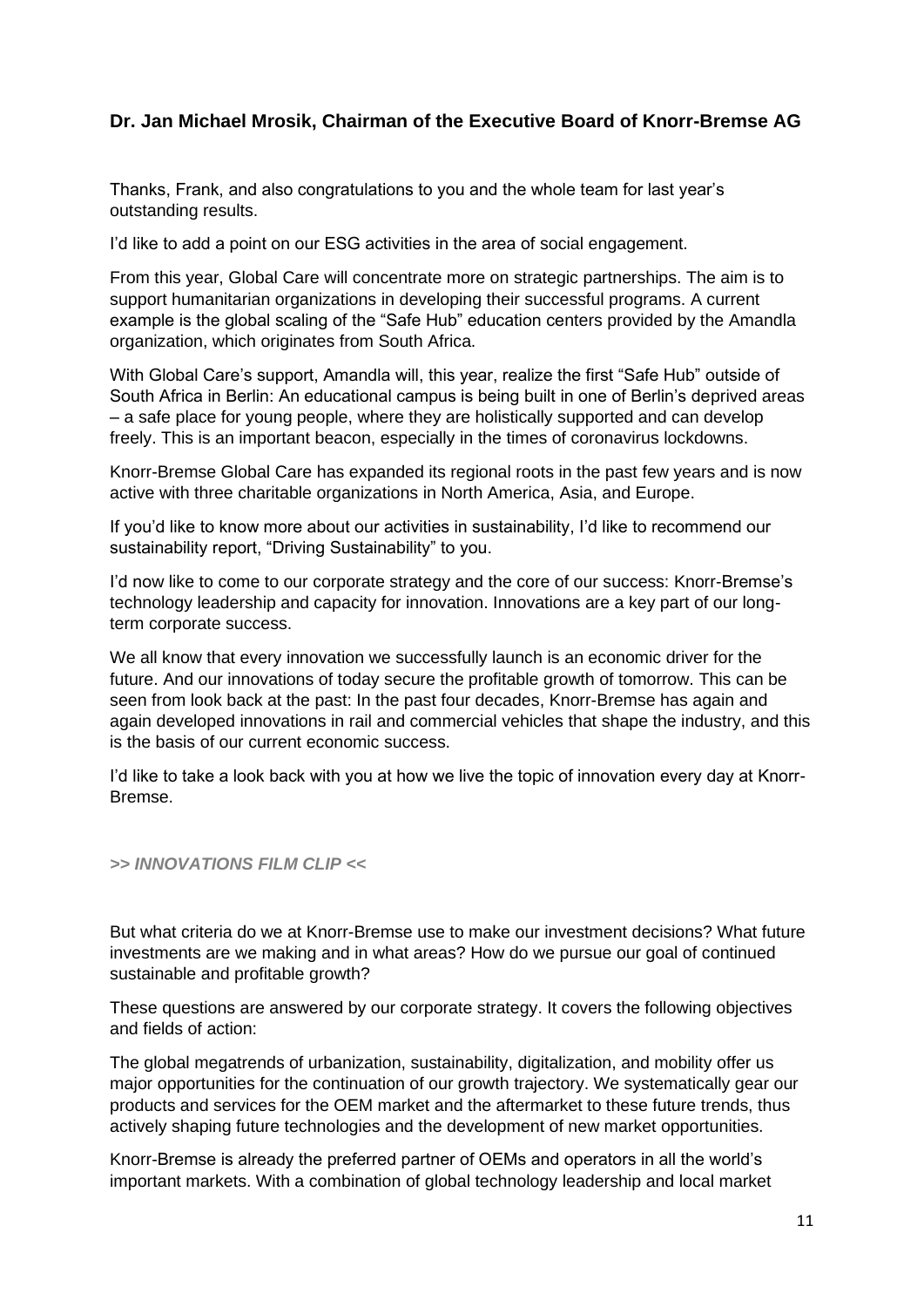expertise, we convince our customers with innovative system solutions – not just for braking systems but also, for example, for driver assistance systems and all our other safety-relevant vehicle systems. In addition to almost 11,000 individual patents, the Research & Development department's 3,800 employees also play a key role in our technological leadership. We're going to further expand this position, in part by using digitalization in the development of our product and service portfolio.

Other elements of our corporate strategy are profitability and resilience of our business model. Thanks to a strong entrepreneurial spirit at Knorr-Bremse, we have our sites firmly set on our profitability and strongly gear our organization and processes to efficiency criteria. Here, we actively use the possibilities and opportunities of digitalization to ensure our processes and systems are positioned as best in class.

To expand profitability, in addition to cost control programs, we pursue stringent portfolio management of our businesses with regard to resource allocation – for example, the further expansion of the profitable aftermarket business is a focus topic.

We do all this against the background of a convinced stance: We always gear our actions to responsibility for sustainability, social engagement, and good corporate governance for society and our customers. Knorr-Bremse thus has a unique business model: entrepreneurial, innovative, forward-looking, and successful.

What does that mean now for our two divisions, Rail and Truck? Both our divisions focus on the specific industry trends in their market segments and develop these with innovative solutions in the context of global megatrends.

For you as our shareholders, that means we invest your capital where it achieves the best impact.

I'd therefore now like to present the innovations and growth drivers in our Rail and Truck divisions to you.

Let's begin with our **Rail Vehicle Systems** division.

We're growing in line with industry trends here and are shaping this with our solution portfolio: significant expansion of transport capacity, higher availability of trains, life-cycle management of rail vehicles, and better environmental friendliness.

Our Rail division's three strongest growth drivers are:

**Firstly,** in the short term, stimulus programs to strengthen rail transportation Stimulus packages for rail operators suffering from pandemic-related low capacity utilization will strengthen the market. Numerous countries have launched national support programs – for example, for Deutsche Bahn or also for the operators in France or Austria. They have a rather long-term but sustainable effect. Long term because infrastructure measures in particular are being implemented first. These, in turn, will lead to increased demand for vehicles and in our system markets. For example, Europe is to become "climate neutral" by 2050 in the European Commission's Green Deal. The greenhouse gas emissions caused by transport are to be reduced by 90%. To achieve this ambitious target, the European Commission created the Green Deal with a huge investment volume in the triple-digit billion range. The rail industry is an important pillar of this environmental initiative – maybe even the most important. This is because rail is the only mode of transport to have reduced its emissions even though passenger numbers and freight volume have increased. The European Parliament accordingly designated 2021 the European Year of Rail.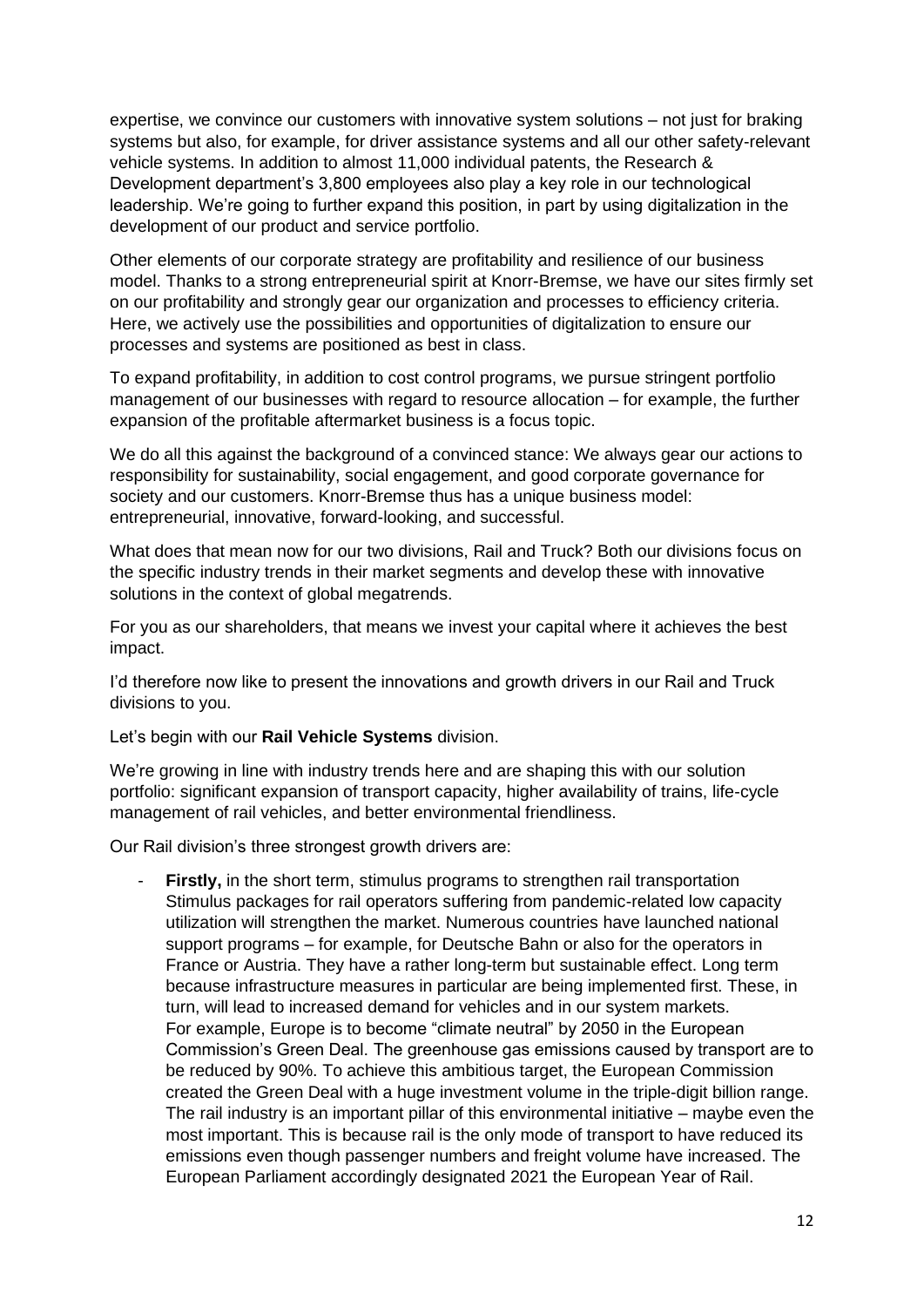But even outside of Europe, our Rail division is currently benefiting from numerous stimulus packages and, thanks to the trend toward more sustainability in mobility, will grow in the long term.

- **Secondly,** we are strengthening our profitable aftermarket business. This business line was able to cushion the pandemic's negative effects on profitability as early as 2020.
- **Thirdly,** we're gaining market share through our innovations. Our Rail division's innovation highlights include: Our approach of a reproducible braking distance or RBD. This innovation contributes to better utilizing the capacity of the existing and limited rail infrastructure. Thanks to our technology, braking distance can be adhere precisely, almost independent from weather conditions or technical tolerances. Trains can thus reduce the safety distance and follow each other more closely. This allows significant increases in route capacity.

They also include digital automatic coupling (DAC). These couplings are a central component of automation of rail freight transport. Whereas freight cars are still coupled by hand in Europe, this has long taken place automatically in many of the world's major rail regions. The new digital automatic coupling that we have codeveloped is a significant step to highly modern, efficient, and competitive freight transportation by rail in Europe.

I'd now like to come to our **Commercial Vehicle Systems division**'s growth drivers.

The keywords here are increasing road safety, driver assistance systems & automated driving, e-mobility or emission reduction, and connectivity. The four most important growth drivers in the Truck division worldwide are:

- **Firstly,** content per vehicle is continuing to rise. This is because new safety requirements, emission reductions, and technical standards are forcing commercial vehicle manufacturers to install significantly more and higher quality components in their commercial vehicles than before. This particularly concerns our product portfolio – for example, the switch from drum brakes to disc brakes or the introduction of driver assistance systems. This increases the market for our products.
- **Secondly,** braking and steering systems combined in a single product serve as the basis for driver assistance systems and highly automated driving. Our latest acquisitions of R.H. Sheppard in the US and Hitachi's commercial vehicle steering systems business in Japan expanded Knorr-Bremse's position as a global provider of integrated braking and steering systems, making us number 3 in the global steering market for commercial vehicles.
- **Thirdly, our flexible solutions in the aftermarket business. Knorr-Bremse products** and systems are built into many commercial vehicles on the world's roads. The wear parts and spare parts keep needing to be replaced and maintained
- **Fourthly,** growth through innovations. We're gaining market share through our hightech solutions. Let me give you a concrete example: Our driver assistance systems increase safety for all road users. Our retrofittable turning assistant ProFleet Assist Plus for instance helps to neutralize accident black spots and provides more safety to unprotected road users, such as pedestrians or cyclists. And it can be retrofitted across vehicle manufacturers.

That brings me to the end of my speech. In summary: